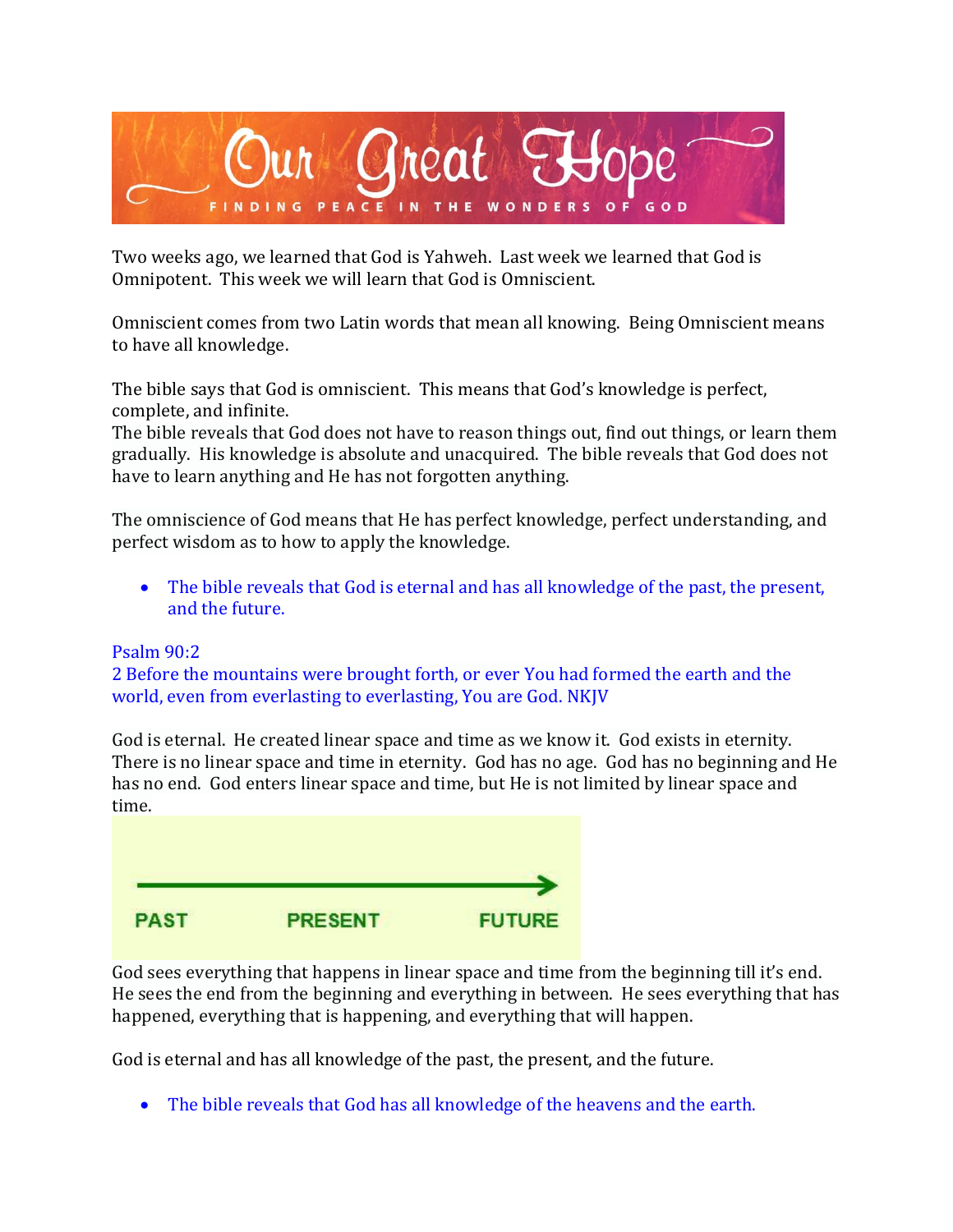The bible reveals that God knows every star and every planet in every solar system.

### Psalms 147:4-5 4 He counts the number of the stars; He calls them all by name. 5 Great is our Lord, and mighty in power; His understanding is infinite. NKJV

A recent study put the number of stars we can see at 70,000 million million million, or the number 70 followed by 22 zeroes. That means there are more stars in the sky than there are grains of sand on all the beaches and deserts of the world! God knows them all by name.

God knows their beginning. He knows their end. He knows their path in the heavens. He knows their design. He knows their environment. He knows every detail of every current event on every star and every planet in every galaxy. His understanding is infinite.

God knows what mankind has yet to discover in all intellectual disciplines.

God has all knowledge of the heavens and the earth.

• The bible reveals that God has all knowledge of every living creature on the earth.

One of the most beautiful passages of scriptures in the bible about God's detailed knowledge of every person ever born is this one.

#### Psalms 139:1-24

1 O Lord, you have searched me and known me.

2 You know my sitting down and my rising up; You understand my thought afar off.

3 You comprehend my path and my lying down, and are acquainted with all my ways.

4 For there is not a word on my tongue, but behold, O Lord, You know it altogether.

5 You have hedged me behind and before, and laid Your hand upon me.

6 Such knowledge is too wonderful for me; It is high, I cannot attain it.

7 Where can I go from Your Spirit? Or where can I flee from Your presence?

8 If I ascend into heaven, You are there; If I make my bed in hell, behold, You are there.

9 If I take the wings of the morning, and dwell in the uttermost parts of the sea,

10 Even there Your hand shall lead me, and Your right hand shall hold me.

11 If I say, "Surely the darkness shall fall on me," Even the night shall be light about me; 12 Indeed, the darkness shall not hide from You, But the night shines as the day; The darkness and the light are both alike to You.

13 For You formed my inward parts; You covered me in my mother's womb.

14 I will praise You, for I am fearfully and wonderfully made; marvelous are Your works, and that my soul knows very well.

15 My frame was not hidden from You, when I was made in secret, and skillfully wrought in the lowest parts of the earth.

16 Your eyes saw my substance, being yet unformed. And in Your book they all were written, the days fashioned for me, when as yet there were none of them.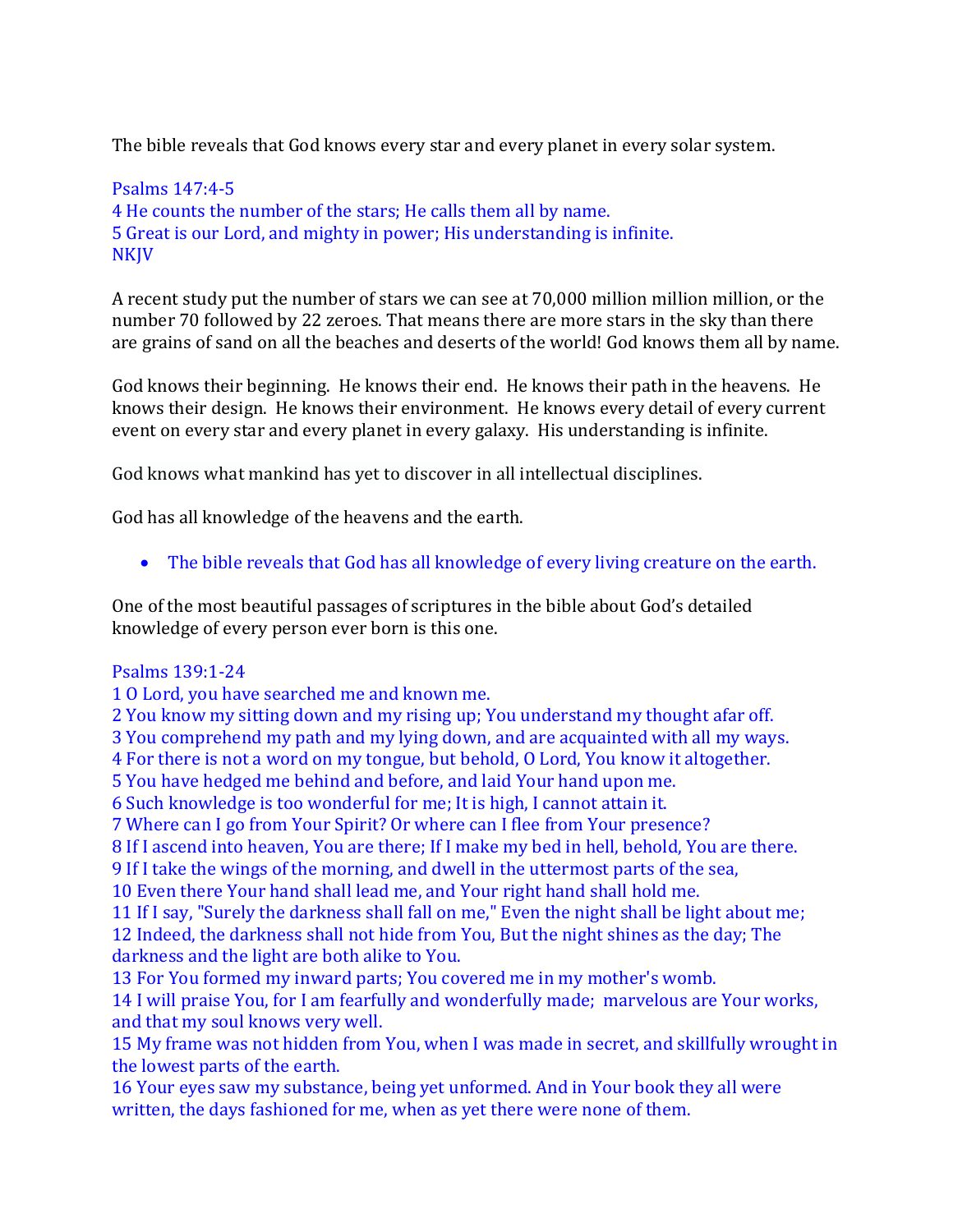17 How precious also are Your thoughts to me, O God! How great is the sum of them! 18 If I should count them, they would be more in number than the sand; When I awake, I am still with You.

19 Oh, that You would slay the wicked, O God! Depart from me, therefore, you bloodthirsty men.

20 For they speak against You wickedly; Your enemies take Your name in vain.

21 Do I not hate them, O Lord, who hate You? And do I not loathe those who rise up against You?

22 I hate them with perfect hatred; I count them my enemies.

23 Search me, O God, and know my heart; Try me, and know my anxieties;

24 And see if there is any wicked way in me, and lead me in the way everlasting. NKJV

This passage of scripture lets us know that God knows…

- Our every action before we act.
- Our every thought before we think it.
- Our every word before we speak it.
- Our every need before we need it.
- Our every journey before we take it.
- Our parents
- Our design.
- Our time on earth.
	- When our lives would begin and when our lives will end.
- Our trials.
- Our anxieties.
- Our wicked ways.

It is not uncommon for us to communicate our love for others by saying to them,

# "Thinking about you!"

This passage says there is no one who knows you or thinks about you more than God. Psalm 139:17-18

17 How precious also are Your thoughts to me, O God! How great is the sum of them! 18 If I should count them, they would be more in number than the sand; When I awake, I am still with You.

Jesus said that God knows the numbers of hairs on our head. (Matthew 10:30)

No one knows you like God!

How should we respond to this truth that God is Omniscient?

• We should seek Him (Jeremiah 29:13; Matthew 7:7-12)

Because God is all knowing, you would think that we would seek Him for how we should manage our lives.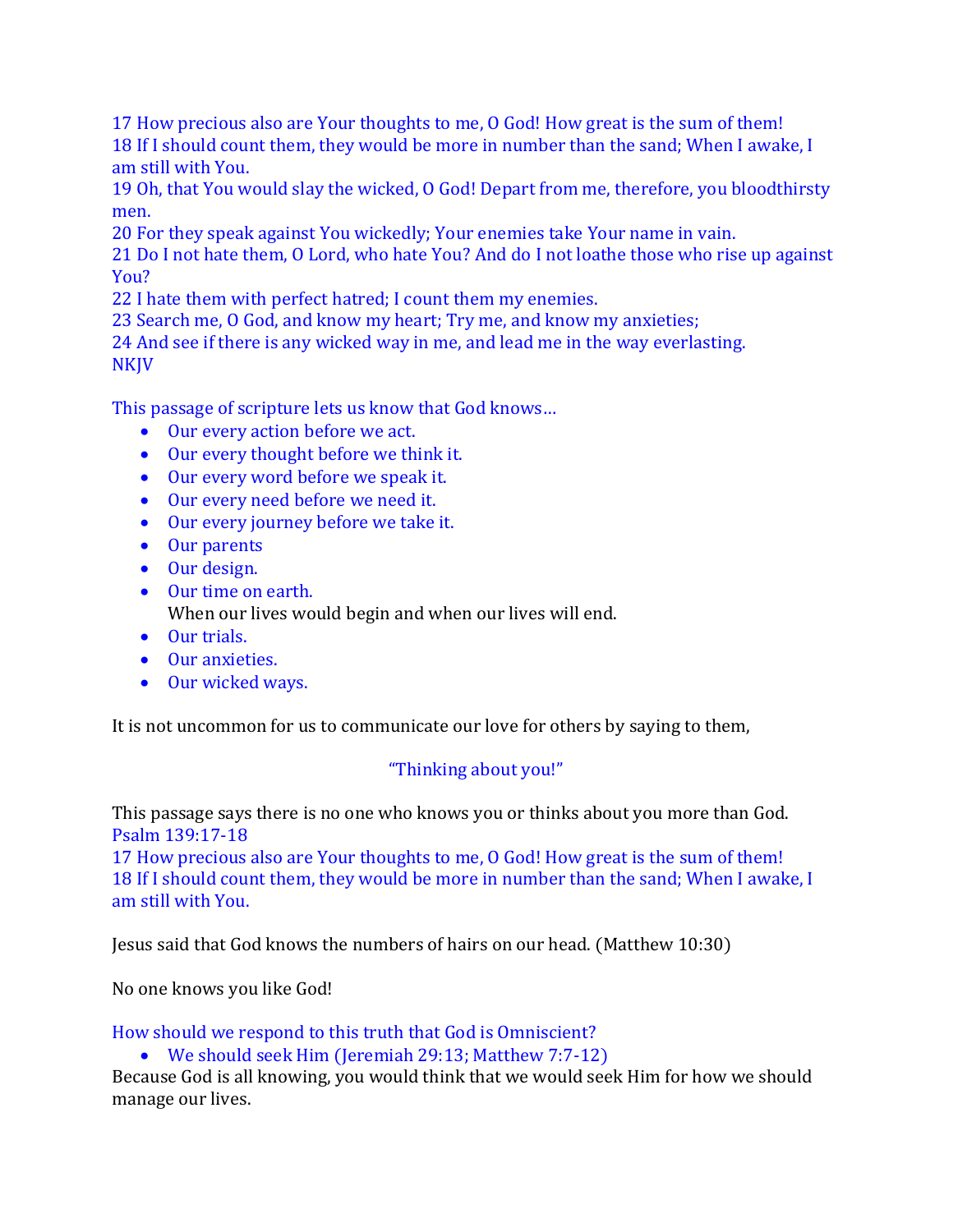God is the expert on…

- Morality
- Money
- Mission
- Marriage and family
- Etc.

This is the reason that God told Joshua…

Joshua 1:8

8 This Book of the Law shall not depart from your mouth, but you shall meditate in it day and night, that you may observe to do according to all that is written in it. For then you will make your way prosperous, and then you will have good success. NKJV

This is the reason that David said in the Psalms 1

1 Blessed is the man who walks not in the counsel of the ungodly, nor stands in the path of sinners, nor sits in the seat of the scornful;

2 But his delight is in the law of the Lord, and in His law he meditates day and night. 3 He shall be like a tree planted by the rivers of water, that brings forth its fruit in its season, whose leaf also shall not wither; and whatever he does shall prosper.

4 The ungodly are not so, but are like the chaff which the wind drives away.

5 Therefore the ungodly shall not stand in the judgment, nor sinners in the congregation of the righteous.

6 For the Lord knows the way of the righteous, but the way of the ungodly shall perish. NKJV

But instead of seeking Him, the omniscient God, we choose to go our own way. Like Adam and Eve, we deceive ourselves into believing that God's way is not the best way for us to live. We choose the knowledge of good and evil. And more often than not, we choose the knowledge of evil. I have chosen the knowledge of evil countless times during my nearly 65 years of life.

God knows your choices. He is not fooled like we fool our parents, our family, our friends, our teachers, our coaches, our employers.

He knows everything we have every done and everything we will ever do.

- He knows every trip you take into immorality.
- He knows every tour you take into pornography.
- He knows every time you lie to cover your sin.
- He knows every thought you think that is evil.
- He knows everything you say or do that hurts others.
- He knows every trick you turn to try to escape your pain.

He knew how you were going to manage your life before you were born.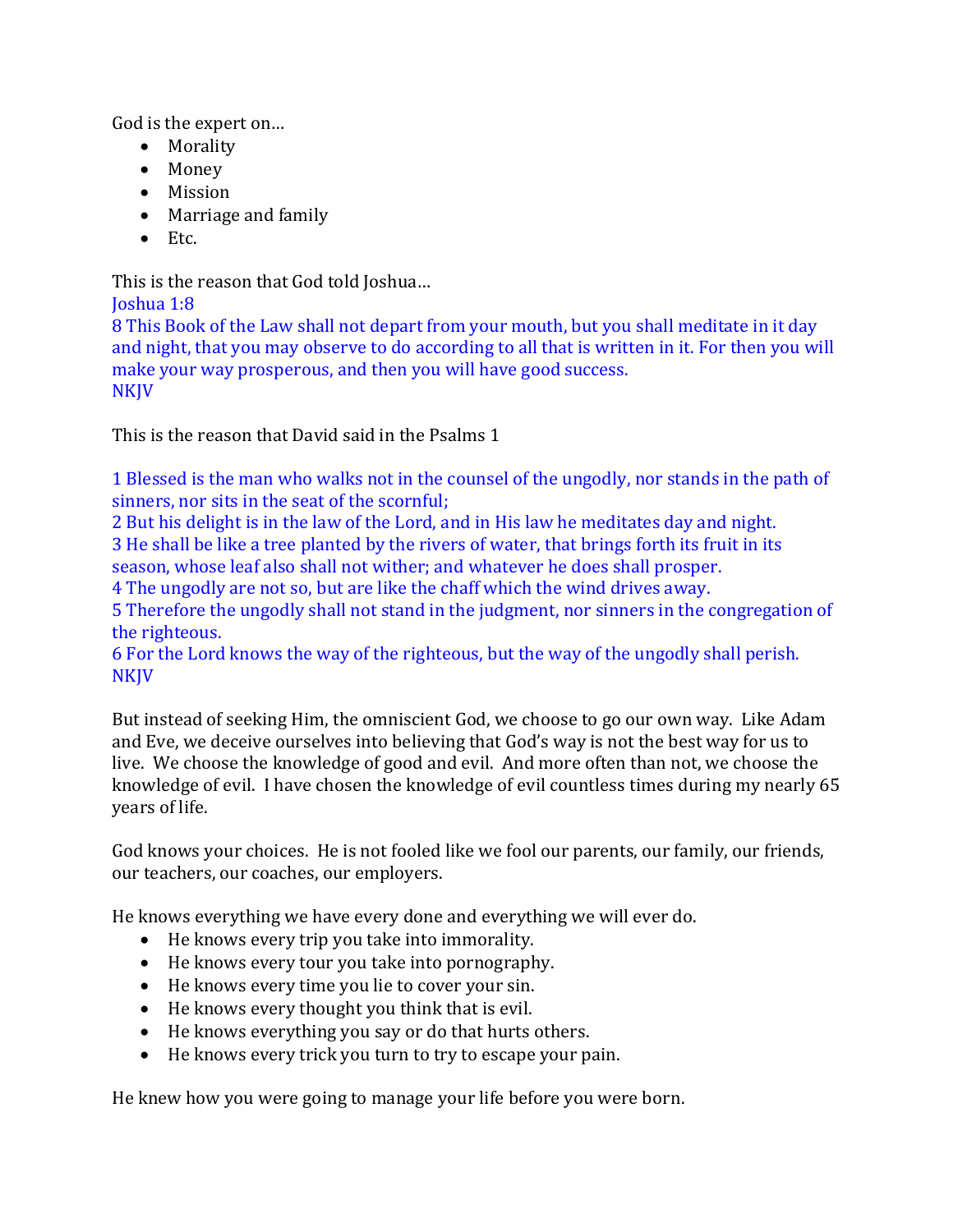Because He loves you….

- He gave life to you
- He gave His life for you (Romans 5:8-11)

Because He loves you, He has given you an opportunity to experience the knowledge of Him forever!

You can choose the knowledge of Him forever or you can choose life without the knowledge of Him forever. Imagine living for eternity in a place where there is no knowledge of God. That my friend is hell!

How should we respond if we believe in this omniscient God that loves us like this? We should seek Him and obey Him; not because we must; but because we want to. No one knows you and loves you like God.

- We should serve Him (Hebrews 12:28-29)
- 1. We should be on mission for Him.
- 2. We should love one another.

## • We should sanctify Him (1 Peter 3:15)

He should have a place in our hearts that no one else has. We should depend upon Him in a way that we do not depend upon anyone else. We should sanctify Him in our hearts. He should stand alone in our heart as our God and King.

- 1. We should honor Him in a way that we do not honor anyone else.
- 2. We should boast about Him in a way that we do not boast in anyone else.
- 3. We should praise Him in a way that we do not worship anyone else.

He is the Omniscient God!

Song-How Great Thou Art

(Other examples of God's Omniscience.)

- 1. God knew Adam and Eve would die if they sinned. (Genesis 2:17)
- 2. God knew Adam and Eve would sin. (Ephesians 1:3-4)
- 3. God knew that Satan would be crushed by a descendant of mankind. (Genesis 3:15)
- 4. God knew that Cain had slain Abel. (Genesis 4:10)
- 5. God knew the future of Cain. (Genesis 4:11-12)
- 6. God knew that the heart of men was set on evil continually. (Genesis 6:5-6)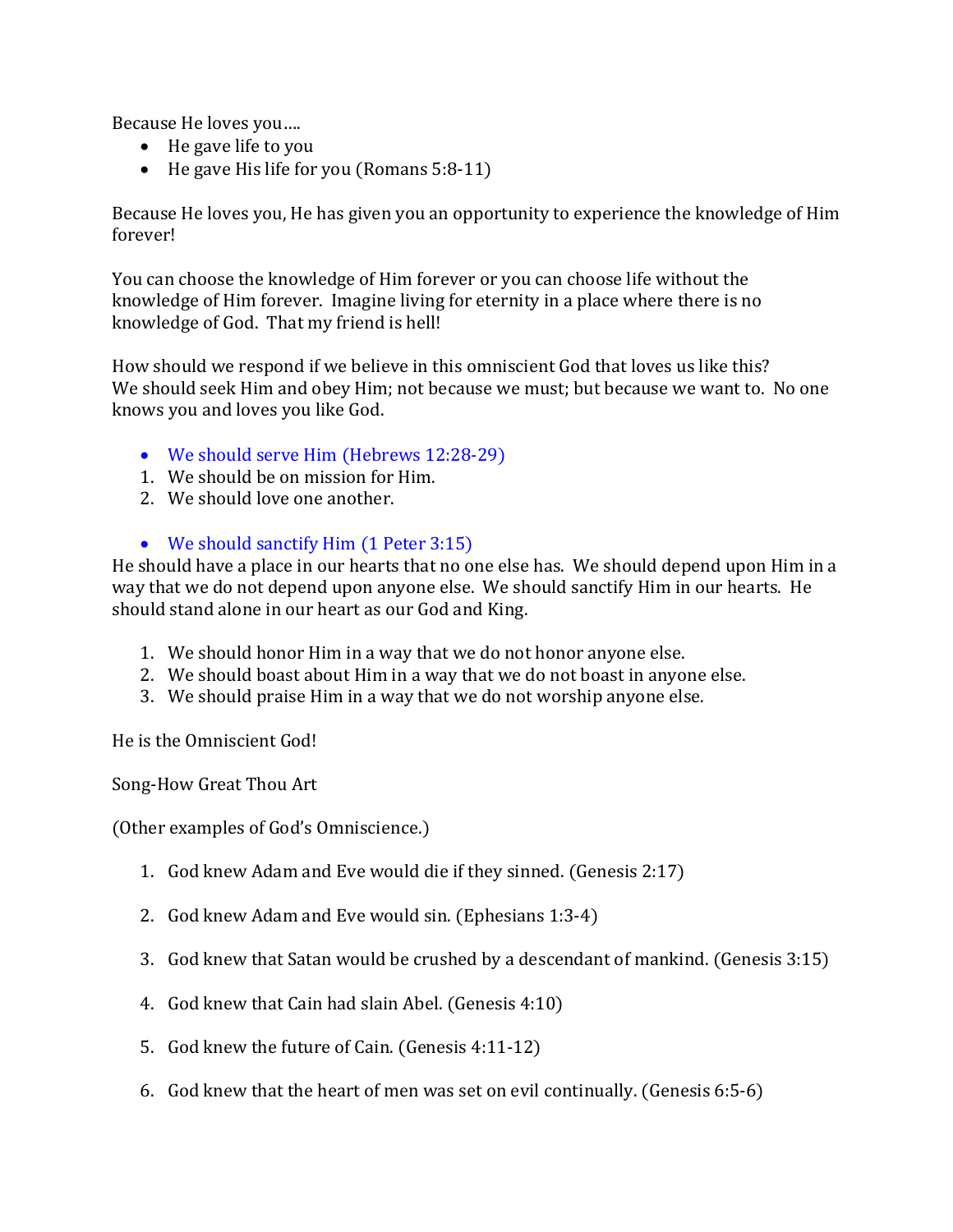- 7. God knew that mankind would be destroyed by a great flood. (Genesis 6:7)
- 8. God knew that Noah and his family would be saved from the flood. (Genesis 6:18- 22)
- 9. God knew the future of Abraham and Sarah and their descendants. (Genesis 12:1-3)
- 10. God knew that Israel would be enslaved in Egypt for 400 years and that He would deliver them from slavery. (Genesis 15:13)
- 11. God knew every plague in Egypt before the plague occurred and how Pharaoh would respond. (Exodus 7-11).
- 12. God knew that Israel was worshiping a golden calf when Moses was on the mountain of God. (Exodus 32:8)
- 13. God knew Israel would wander in the wilderness for 40 years before entering the land He promised them. (Numbers 14:33)
- 14. God knew every judge and ruler in Israel before they became rulers. (1 Samuel 9:15- 17)
- 15. God knew that David had committed adultery with Bathsheba and murdered Uriah. (2 Samuel 12)
- 16. God knew the sins of all of Israel on every high mountain in Israel. (Jeremiah 3:6)
- 17. God knew Israel would be dispersed and taken into captivity. (Jeremiah 25:11)
- 18. God knew that Israel would be restored to their land. (Jeremiah 29:10)
- 19. God knew that a messiah would be born that would save Israel and the world from their sins. (Isaiah 53; Psalm 22)
- 20. God knew the messiah would be His Son. (Isaiah 7:14; Isaiah 9:6)
- 21. God knew where the messiah would be born. (Micah 5:2)
- 22. God knew when the messiah would be born. (Daniel 9:25)
- 23. God knew who would give birth to the messiah. (Luke 1:26-38)
- 24. God knew the messiah would be named Jesus. (Luke 1:31)